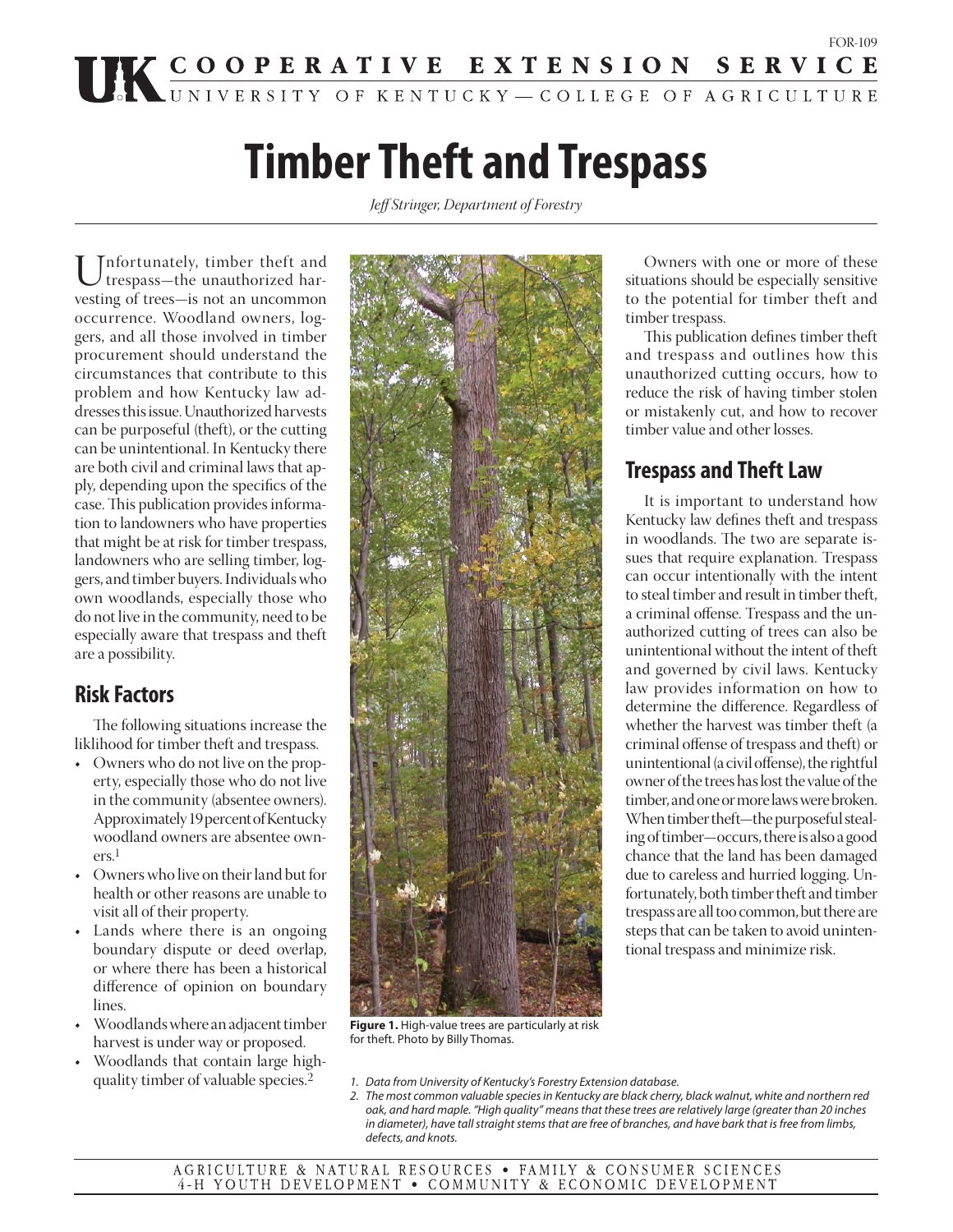#### Defining Trespass

 Trespass refers to going onto another's property without permission. Kentucky law provides a means to determine whether a trespass was criminal and describes the penalties for criminal trespass. Knowingly moving onto another person's property is a trespass. "Knowingly" means that it can be proved that someone knew where the boundary was and crossed it. However, under Kentucky law, the most severe criminal trespass provisions apply only to buildings and not to trespass in the woods.

 In the woods or open spaces, if the trespass knowingly occurs through a fence, the trespass could be a 2nd degree trespass, classified as a Class B misdemeanor, which carries a maximum fine of \$250 and 90 days in county jail (see appendix). If no fence was encountered and a person knowingly entered or unlawfully stayed on a piece of property, the punishment is a \$100 fine. The latter requires proof that the person knowingly crossed the boundary.

 It is incumbent upon loggers and landowners who are having their timber harvested to know where boundaries are located, but it is possible to have overlapping deeds, unmarked boundaries, and insufficient boundary information that contribute to trespass. In these cases, the trespass may not meet the requirements for a criminal offense, and civil law may need to be used to obtain compensation for timber cut (see below).

 A trespass can include the cutting and removal of trees as well as the use or construction of a logging road without permission for the purpose of moving timber from an adjoining property. Also, damage to the land resulting from construction and use of haul roads and skid trails, damage to surrounding trees, piles of debris, and other damage can be classified as damage to real property.

#### Defining Timber Theft

Timber theft is defined as the purposeful cutting and stealing of timber and is therefore subject to both criminal and civil law. This activity involves knowingly crossing a boundary (criminal trespass) and purposefully cutting and removing trees (theft). Timber theft can range from the stealing of one or a few high-valued trees to stealing all the timber in a woodland. Regardless, theft results in the loss of timber value, and the careless logging that often is associated with timber theft can result in damage to the soil and remaining trees.

 Timber theft is clearly against the law, and individuals stealing timber are subject to prosecution. Criminal trespass and the cutting and removal of over \$300 worth of timber it is considered a Class D felony theft. Typically this type of theft is punishable by 1 to 5 years in prison. The violator could also be made to pay restitution to the rightful owner for the stolen timber. Usually all cases of timber theft involve the removal of more than \$300 worth of timber and result in a felony.

 To summarize, the criminal law associated with timber theft: If an individual is charged with criminal trespass and felony theft, they are subject to fines and potentially jail time. The woodland owner may be entitled to compensation for the stumpage value of the timber cut and damages.

#### **How Theft Occurs**

 Timber theft usually occurs in one of three ways. The most common types of theft in Kentucky occur when an unscrupulous individual

- Has been legally harvesting a stand of timber and purposefully harvests beyond a known boundary onto the property of an adjacent landowner(s)
- Sets up a logging operation specifically to steal timber, often but not always from absentee landowners
- Steals one or a few high-value trees

 Absentee ownerships can be found by searching public records. Once the absentee ownership is located, logging equipment is moved to the site expressly

for the purpose of stealing the timber. In this case it is not unusual for the illegal harvesting to spread to adjacent ownerships. In the first two cases, either a logging firm or a timber buyer could be the culprit. In the second case, the timber buyer could contract the harvesting of timber to a logging firm, and these firms could operate without knowledge of the trespass or theft. The third situation often occurs discreetly without the use of a full-scale harvesting operation. In any of these situations, it is common for the thief to come onto the land through a boundary distant from houses or traffic, and/or to take out the stolen logs that way. Thieves go far enough inside the boundaries of a tract so that their activity cannot be seen from the road.

 Regardless of what type of theft occurs, once the trees are cut and the logs removed, they are hard to track. This is particularly so if the logs are of a common species, size, and quality. Logs can be transported long distances and carry no obvious identifying feature such as a serial number. This practice makes notifying potential buyers of stolen logs very difficult and both of these circumstances decrease the chance of finding stolen timber, thus hindering prosecution. Finding stolen timber requires definitively linking logs that have been delivered to a mill or wood yard to the property in question. There must be proof of the transport of the logs or the logs must be matched to the cut stumps. Mills generally measure incoming logs at the small end, so stump measurements can't be matched to records held by the mill. Further, one tree usually produces more than one log, complicating identification. In some cases, it is possible to use the analysis of wood and growth rings of stumps to track stolen timber. The growth rings of trees are similar to fingerprints and can be used to associate stolen logs to stumps in the woods. Also DNA analysis is now widespread and economical enough to allow this technology to be used to track stolen timber. Although these techniques, particularly DNA analysis, are not commonly used in many timber theft cases, they are becoming more popular and certainly would be warranted and prac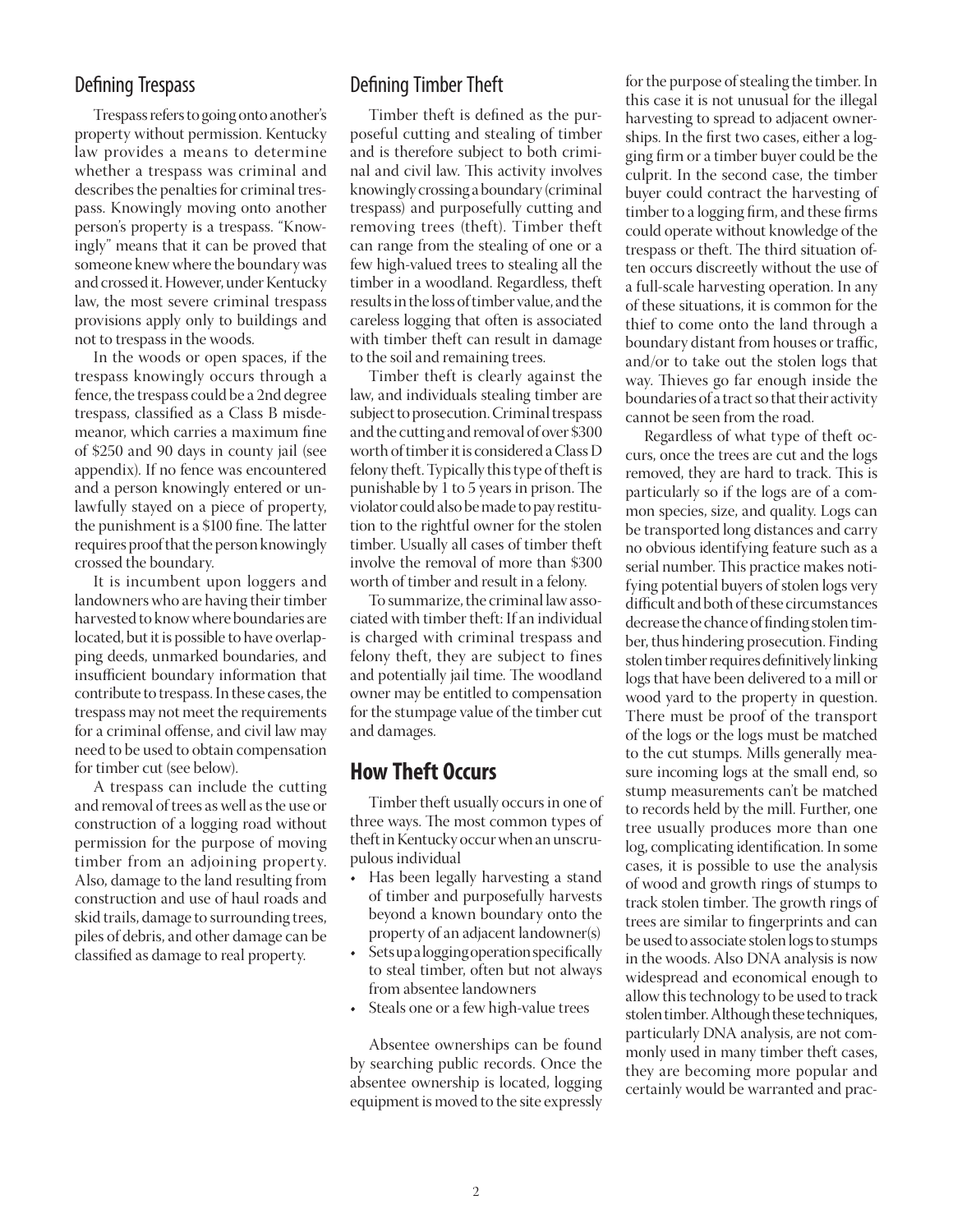tical when high-value timber is involved and the rightful owner has indication that appropriate compensation is probable.

 Unfortunately, timber theft can be hard to detect, especially if the property is remote and the owners do not live on the property or in the community. Stolen timber can also be hard to track, and local law enforcement often does not have the expertise to properly investigate timber theft. The difficulty of detecting and investigating theft has at times allowed individuals stealing timber to go unchallenged. At worst, timber thieves wind up paying for the timber, as would be the case if they had legally logged the woods. Unfortunately, this penalty does little to dissuade timber theft. Because of these factors, timber theft remains a problem for woodland owners.

#### **Determining Stumpage Values and Damages**

 Regardless of whether the unauthorized harvesting was a theft or was unintentional, the rightful owner of the timber is entitled to compensation for the stumpage value of the timber cut or destroyed and any damage that occurred to real property such as the land or remaining trees.

 "Stumpage" is a term used to describe the present value of a tree that contains merchantable wood. The stumpage value is less than the value of the logs after they have been cut from the tree, skidded from the woods, and transported to a sawmill. The difference between stumpage value and log value is the cost of cutting the tree down, skidding the logs from the woods, and truck transport. Be aware that stumpage values are approximately one-fourth to one-half of the value of the logs delivered to a sawmill. Stumpage values vary significantly depending on the species, stem quality, current market value, accessibility and terrain, and the distance between the woodlands and the mill. Generally timber theft occurs only to high-value timber; however, unintentional trespass can involve the cutting of a wide range of timber values.



Figure 2. Consulting foresters measure stumps to estimate volume and value of trees cut. Photo by Daniel Bowker.

There are a number of ways to determine stumpage value. If all the mills that the timber went to could be determined, it might be possible to discover the value of the delivered logs. An estimated harvesting cost is then subtracted from the delivered log price to determine the stumpage value. It is also possible to hire a consulting forester (see appendix). The consulting forester will estimate the stumpage value of the timber by measuring the diameter of the stumps, determining the species, measuring or estimating the length of the logs taken from the trees, and estimating the grade (quality) of the logs removed. Although properly conducted logging jobs can remove timber with minimal disturbance and good loggers are very careful about damaging property, often timber theft is conducted in a careless manner and can result in a host of damages including:

- Unwanted skid trails and roads that must be properly reworked
- Destruction or wear and tear to existing woods roads and trails, often used by woodland owners for management and recreation
- Reduction of property values where aesthetics are important
- Destruction of fences, gates, and other property
- Potential water quality problems associated with improper stream crossings and improper road and skid trail construction that can result in erosion and sediments entering a water body
- Destruction or unwanted changes in wildlife habitats
- Destruction of special places such as historic or prehistoric sites, and unusual or rare plants
- Huge piles of debris that are not only unsightly but also are a considerable fire danger as they dry out
- The cost of consulting foresters, lawyers, and surveyors to assist in determining value loss

 Depending on the situation, the determination of damages from the building or use of roads, skid trails, and landings could entail what it would cost to smooth the surfaces, construct water control structures, and seed with grass. Or, it could involve the determination of what it would take to return the land to its original contour—basically removing the roads, skid trails, and landings. Other damages to real property, such as fence and gate repair and removal of debris, can also be estimated by the consulting forester. Other losses may require other experts.

 As is the case with other types of theft, emotional stress may be a factor. This reaction is particularly likely in situations where the woodland owner has an emotional tie to the land through historic ownership and/or through the owner's appreciation of the woods and all that they contain, or where landowners had plans for the land which the timbering made impossible or difficult to carry out.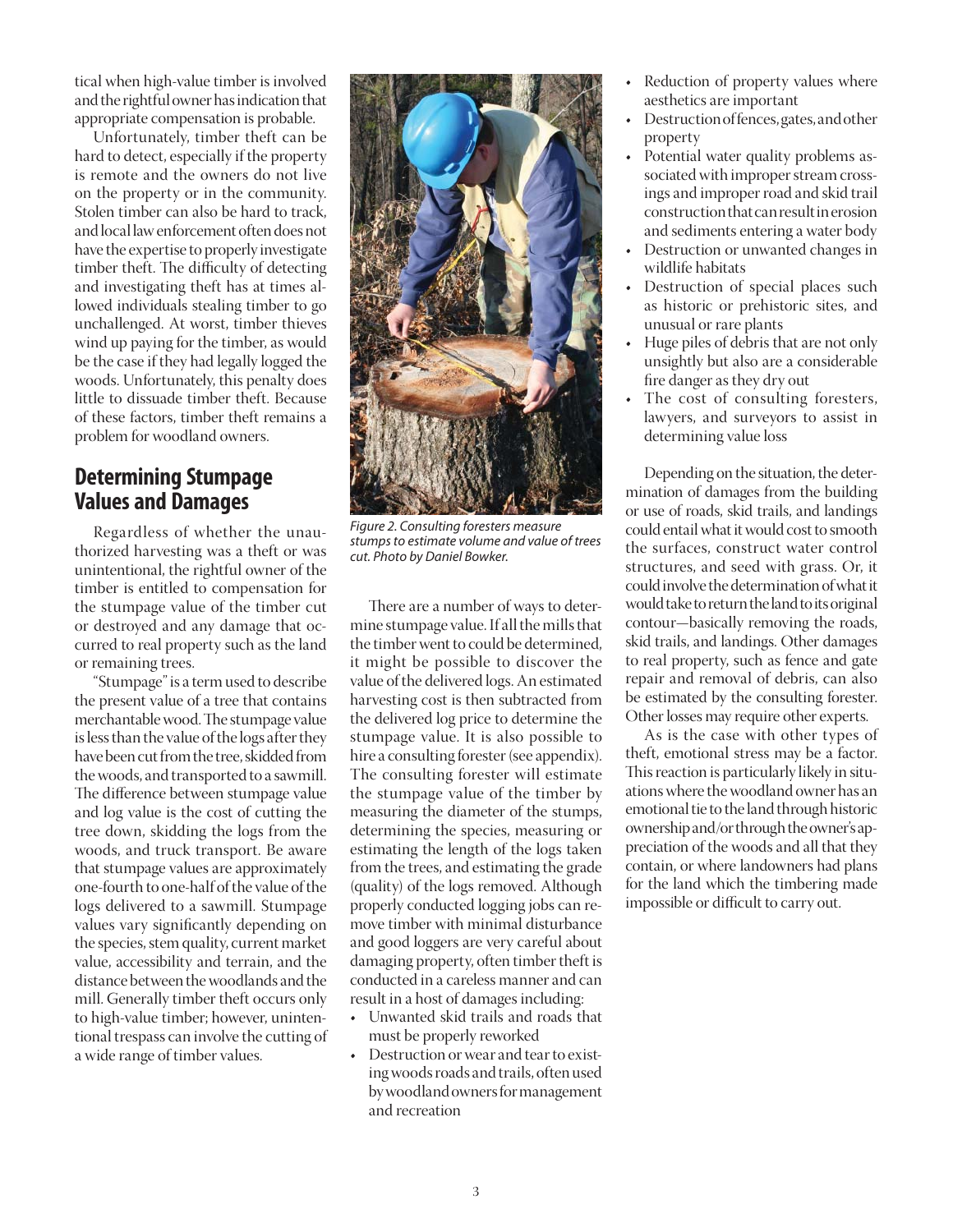

Figure 3. Damage to the land often occurs during timber theft. Photos by Tim Queary.

## **Civil Law—Suing for Compensation**

 To obtain compensation above what was obtained from direct compensation as stipulated in trespass and felony theft laws or in a case where no criminal charges were brought, a woodland owner who has had his timber cut would have to pursue civil action. This action would entail use of Kentucky's timber trespass law (Kentucky Revised Statute 364.130—see appendix). This law provides for civil compensation when unauthorized cutting (theft or unintentional trespass and cutting) occurs. The law provides for two levels of compensation. The law awards triple compensation of the value of the stumpage cut and triple the value of damages unless the following conditions are met:

- The logger or timber buyer was cutting on an adjacent property and had written permission or had a contract to cut timber on that property
- The persons owning land adjacent to the proposed harvest were notified in writing by certified letter delivered at least seven days in advance of the beginning of the logging job, and the adjacent landowner did not object to the logging in writing within seven days of the notification

 If these conditions are met, the adjacent landowner who had timber cut may only be owed the actual stumpage value and the cost of the actual damages rather than triple stumpage and damages. The conditions set forth by this law are designed to help minimize the chance of unintentional trespass.

It is important to note that the notification and written permission sections of the law are not mandatory, meaning a person cannot be charged with a crime if they do not notify. However, a logger or landowner not providing notification opens the door for the possibility of paying triple damages if a boundary is crossed.

## **Information for Loggers and Landowners Selling Timber**

 To avoid the three times payment as described above, the law advises that adjacent landowners be notified of the impending harvest. This notification can be accomplished in one of two ways. The first is to have a written agreement signed by the adjacent landowner stating that none of the timber that is proposed to be cut is theirs. The second and more common way to notify (as specified in the timber trespass law) is to send written notice, using certified mail, of the impending harvest. The adjacent landowner should receive the notice at least seven days in advance of the harvest.

 It is important to note that the law does not stipulate who is responsible for notifying adjoining owners. The lack of specificity helps to ensure that both the landowner and the logger and/or timber buyer understand that they can be liable for a trespass resulting from the timber harvest and to help ensure notification. To avoid confusion over notification it is prudent that a notification clause be contained in a timber sale contract or written timber sale agreement. This clause would state who is responsible for notification and possibly how and when it would be accomplished. Regardless, prior notification is required to avoid paying three times the stumpage and damages if a trespass occurs.



Figure 4. All timber sold should be marked and boundaries clearly defined to avoid problems. Photo by Jeff Stringer.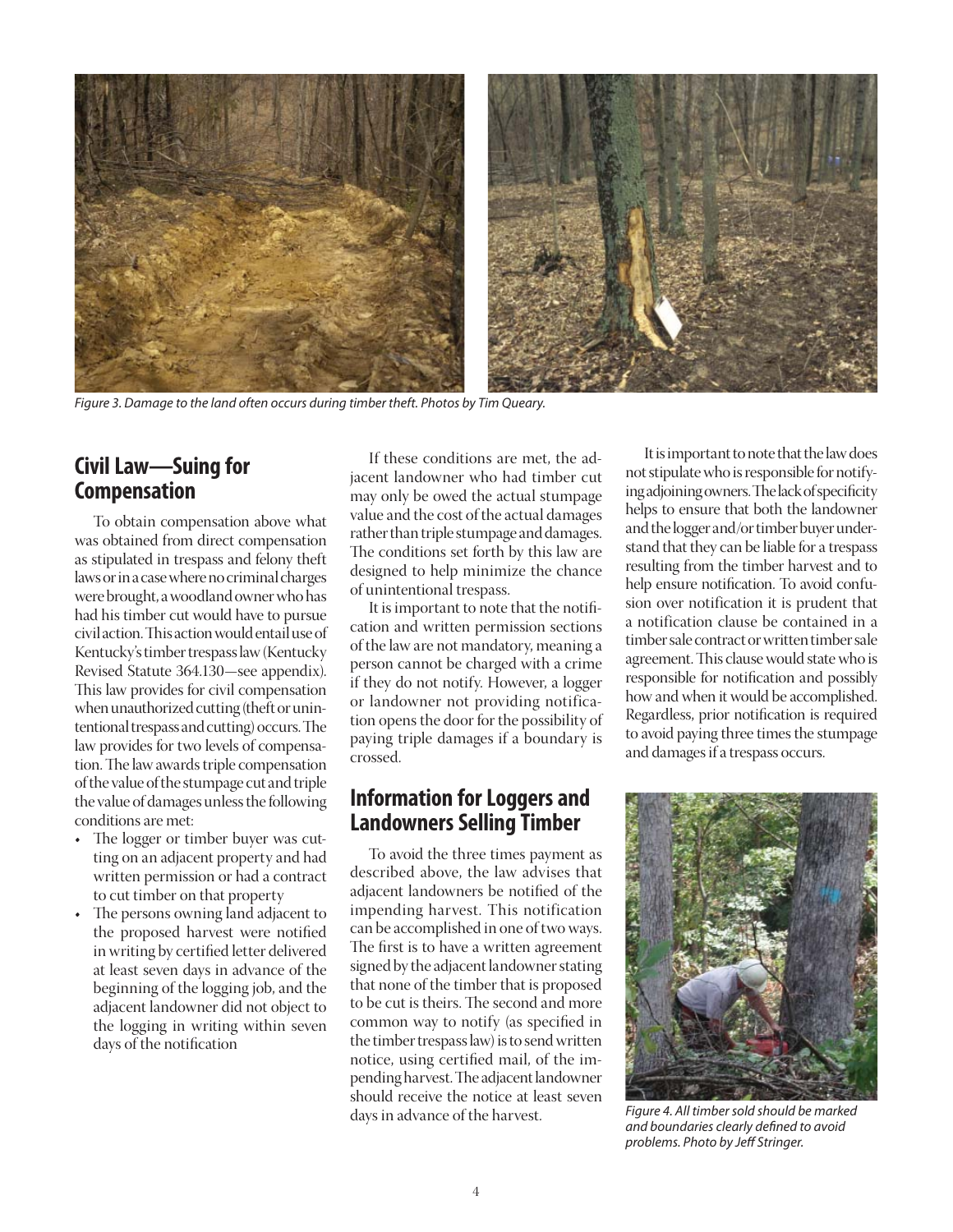The law also does not indicate what is supposed to be included in the notification. The intent of the notification is to make the adjacent landowner aware of the impending harvest. This notification allows time for the adjacent landowner to look over the situation and determine if anything needs to be done to ensure that his timber is not harvested by accident. Based on this intent, it is prudent to inform the adjacent landowner of specific timber sale boundary information, proposed start and finish dates for the logging, and contact information. This information will help the adjacent landowner respond quickly to the notification, which in the long run could be beneficial to everyone involved.

The adjacent owner has seven days to respond in writing. If the adjacent owner does not respond within seven days or responds that he approves or if he does not have a problem with the boundaries and a trespass subsequently occurs, the adjacent owner only receives the stumpage value and the cost of damages, not three times the value of the loss. If the adjacent landowners' response indicates a problem and he objects to the harvest, he could be awarded three times the stumpage value and damages if the harvest is started and a trespass occurs. The logger and/or landowner could also be charged with felony theft. If you are positive of your sale boundaries, you can start the logging operation at any time, regardless of the objections of the adjacent landowner. If the adjacent landowner objects or indicates a problem with the boundary, it is prudent to get the situation resolved prior to harvest, which could involve a boundary survey. Boundary surveys can be expensive. However, remember that if an objection is made and a trespass does occur, you could be held responsible for triple stumpage values and damages, and charged with a felony.

**Loggers and/or timber buyers and landowners who own timber that is being cut should:**

- Obtain a survey if uncertain of their boundaries.
- Clearly mark or identify timber sale boundaries.
- Buy or sell timber with a contract that clearly states the boundaries and make sure that everyone involved in the harvest knows the boundaries.
- Notify landowners who have property adjacent to the timber sale boundary in writing of the impending harvest (per KRS 364.130) at least seven days prior to the harvest.
- Provide the adjacent landowner(s) with boundary information, preferably a survey, that they can compare to their own information.
- Indicate how other border trees are to be handled in the timber sale contract, and let the adjoining landowner know of this agreement. The timber trespass law does not indicate how to handle border trees, but the criminal law is very specific. It is a Class D felony to remove any boundary marker or boundary tree identified in a deed. Local customs such as cutting every other tree along a boundary or cutting trees where the fence is tacked to the opposite side are just that—customs, and not law.

#### **Information for Woodland Owners Not Selling Timber**

 If you are an adjacent landowner who has received a written notice of an impending logging job on an adjacent property, you must act quickly. In order to be eligible for the three times compensation you have seven days to respond, starting the day you receive notification. The timber trespass law requires that you respond in writing. Although not specified by the law, it is prudent to respond via certified mail or provide for delivery in a manner that includes a written record of delivery to show proof that you have done so within the seven-day period.

 What you do at this time depends upon the situation you are facing. As an adjacent landowner, make sure that you know where your boundary is, the timber sale boundary, who is doing the logging, and that the boundary information provided is consistent with your boundary information. If no boundary information was provided in the notification you will have to contact the person that notified you to get this information. If there are problems or if you are unclear of the situation it would be prudent to object to the logging (if inadequate boundary information was provided) or indicate that at this time you do approve the boundary. It would also be prudent to notify law

enforcement that an issue has arisen that may result in a criminal offense. Even if you are initially satisfied with the boundary situation it is appropriate to follow the harvest as it proceeds to make sure that boundaries are respected, although the inability to do that will not lessen your legal rights.

 Although the notification requirement was developed to help avoid unintentional trespass, there are situations when it can still occur. Sometimes an adjacent landowner thinks the boundary is in the right location but has the boundary surveyed after harvest on an adjacent property has started and the new survey shows the boundary was not in the place where everyone understood it to be. Sometimes a new survey is completed as part of the selling of the land by the adjacent landowner. If these surveys show that there was trespass but no objection was made at the time of the original notification, you will receive only the stumpage value and the damages, not triple values. However, this only applies if the notification was provided. If not, triple stumpage values and triple damages can be sought under the timber trespass law.

#### **Recovering Stumpage Value and Damages**

 Regardless of whether the harvest is unintentional or a theft, it is necessary to determine the value of the timber removed, the cost of repairing damage to the land, and possibly the cost of the damage done to the remaining trees. As previously indicated, professional assistance can be obtained to determine the stumpage value of the timber lost, damages to real property, and other damages associated with the harvest. The cost of determining these estimates can be added to the damages. The landowner who has incurred the trespass or theft often has the burden of paying the fees associated with the determination of the stumpage values and damages, including survey costs, consulting forester fees, and other expenses, when seeking civil action. Consulting foresters, if involved, generally will work on a per day or hourly rate for these services. The majority of consulting foresters are not licensed sur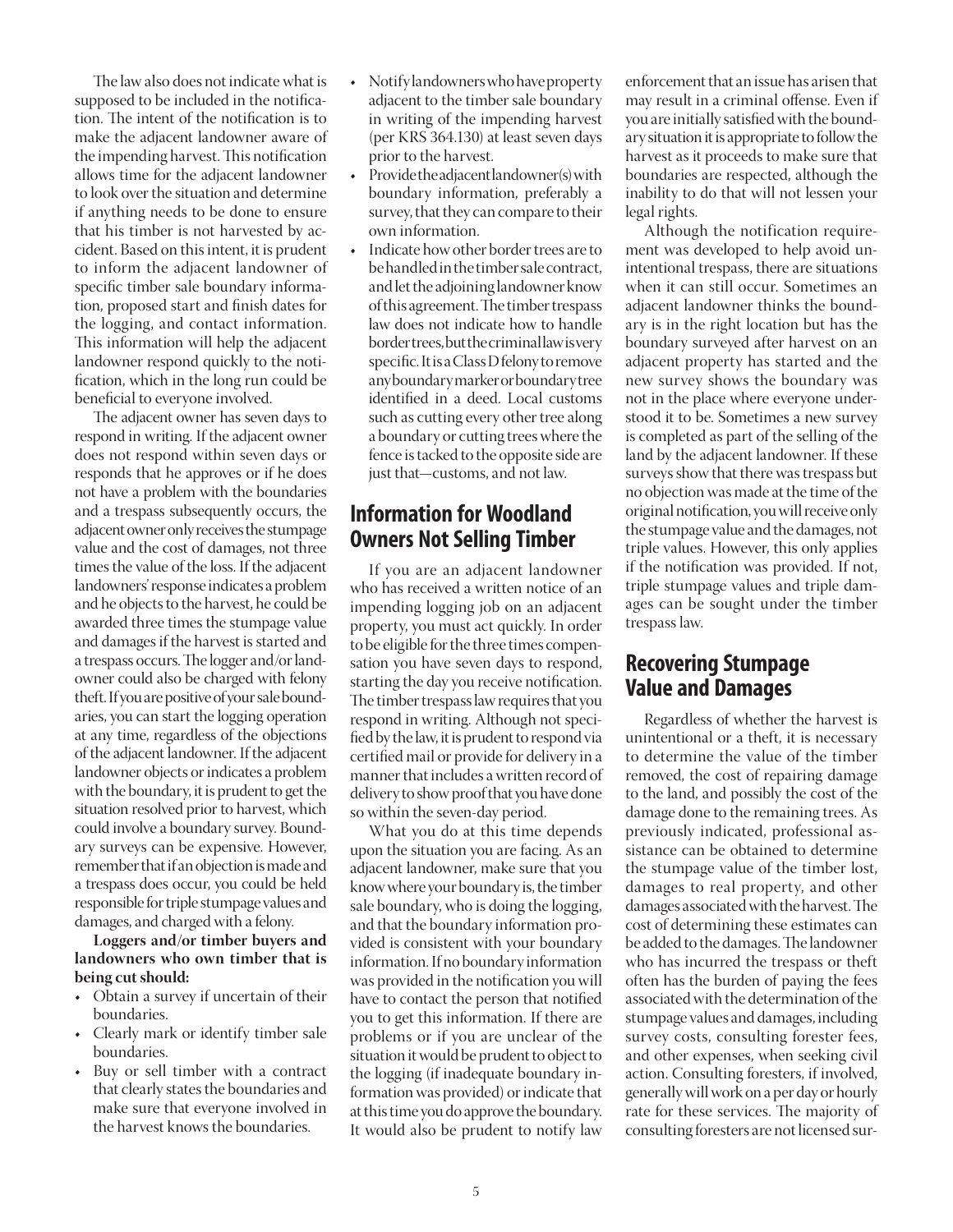veyors, and a surveyor must be hired to determine boundaries. Where other values are associated with the woodlands, appropriate professionals can be used to determine these losses. The amount of money paid to these professionals, just like the consulting forester fee, can be considered damage and you can seek compensation for them under the timber trespass act.

 It is important for landowners to know how much time they have to bring a civil suit if they lose timber. There are several statutes of limitations that could potentially apply depending on the specifics of the case and predisposition of the courts. As of 2008 there has not been a precedence set in Kentucky courts on this issue. The statute of limitations that applies most commonly to general trespass is five years. However, there are circumstances where a one year statute of limitation could apply to KRS 364.130, the timber trespass law (see appendix). Because of this uncertainty it would be prudent to act as quickly as possible to establish a court action. Generally the statute of limitations starts after the theft has been discovered. Correctly documenting this time is important. For example, you might become aware that a logging operation has possibly cut timber on your property. However, you are unclear regarding the exact boundary location and you have a survey completed. After the survey it was clear that a timber trespass occurred. This point in time could be considered the time of discovery instead of when you first heard about the logging but did not know if there was a trespass. All of these details are important when establishing a statute of limitations on a given case. However, it is important to note that there is no statute of limitations in Kentucky on felony theft, so timber theft victims have no time limit for pressing criminal charges.

The key to a successful criminal prosecution and to recovering losses is to discover the trespass while it is occurring. In the case of timber theft, notify local law enforcement. You may also want to contact a consulting forester. Although most consulting foresters will not begin a loss assessment until the boundaries are marked, preferably via a licensed survey, they can be helpful in the initial phases of a theft as they understand logging and timber and can quickly assess the gravity of the situation. They can provide critical and timely advice that might be valuable in determining and minimizing losses. Consulting foresters can provide information on the severity of the theft that is useful for law enforcement and can in some instances provide information on how to track the stolen timber. If the logs are still present, or can be found, the consulting forester can, if granted access by the possessor, measure each log that has been cut. If the theft has already occurred, it is still advisable to contact local law enforcement as soon as possible and perhaps a consulting forester. The forester can collect information from the stumps and the harvested area. This information and current market values are used to determine the value of the timber that was cut. The more information local law enforcement has, the easier it is to pursue as a criminal issue. Without good information, it is difficult for law enforcement to pursue a criminal case or for the victim to pursue a civil case. It is not uncommon for an individual who is caught stealing timber to offer compensation for the stolen timber and possibly negotiate or promise to fix any damages. A consulting forester, among others, can provide advice on these issues.

 Although there is no method to guarantee the total protection of timber from trespass, there are a number of precautions that landowners can take to help prevent trespass.

#### **Woodland owners who are not planning to harvest their timber should:**

- Make a copy of the deed and keep it available.
- Have boundaries clearly marked so that they can be readily seen from adjacent properties.
- Contact adjoining landowners and let them know that you have interest in growing your timber or woodlands and do not plan on harvesting any timber.
- If you do not live on the property or are unable to walk it readily, ask adjacent owners to watch your property and provide them with your contact information. Ask them to contact you if they see any harvesting activity on your property or if they are planning a harvest.
- Have a Forest Stewardship Plan developed by the Kentucky Division of Forestry for your property. This is freeof-charge and the forester can advise you if you have any valuable timber and if it is at risk from theft.
- If you have just obtained the property, have a consulting forester conduct a cruise to determine the timber value. This cruise can be used to determine the basis for capital gains if you are planning on selling timber in the future, and the consultant can also alert you to potentially valuable timber that might be at risk relative to timber theft.

Protecting your timber and woodland assets is not something that can be taken lightly. Be alert to situations that might make your timber more prone to theft. Recognize that both timber theft and timber trespass are possibilities, and take measures to help minimize your risk.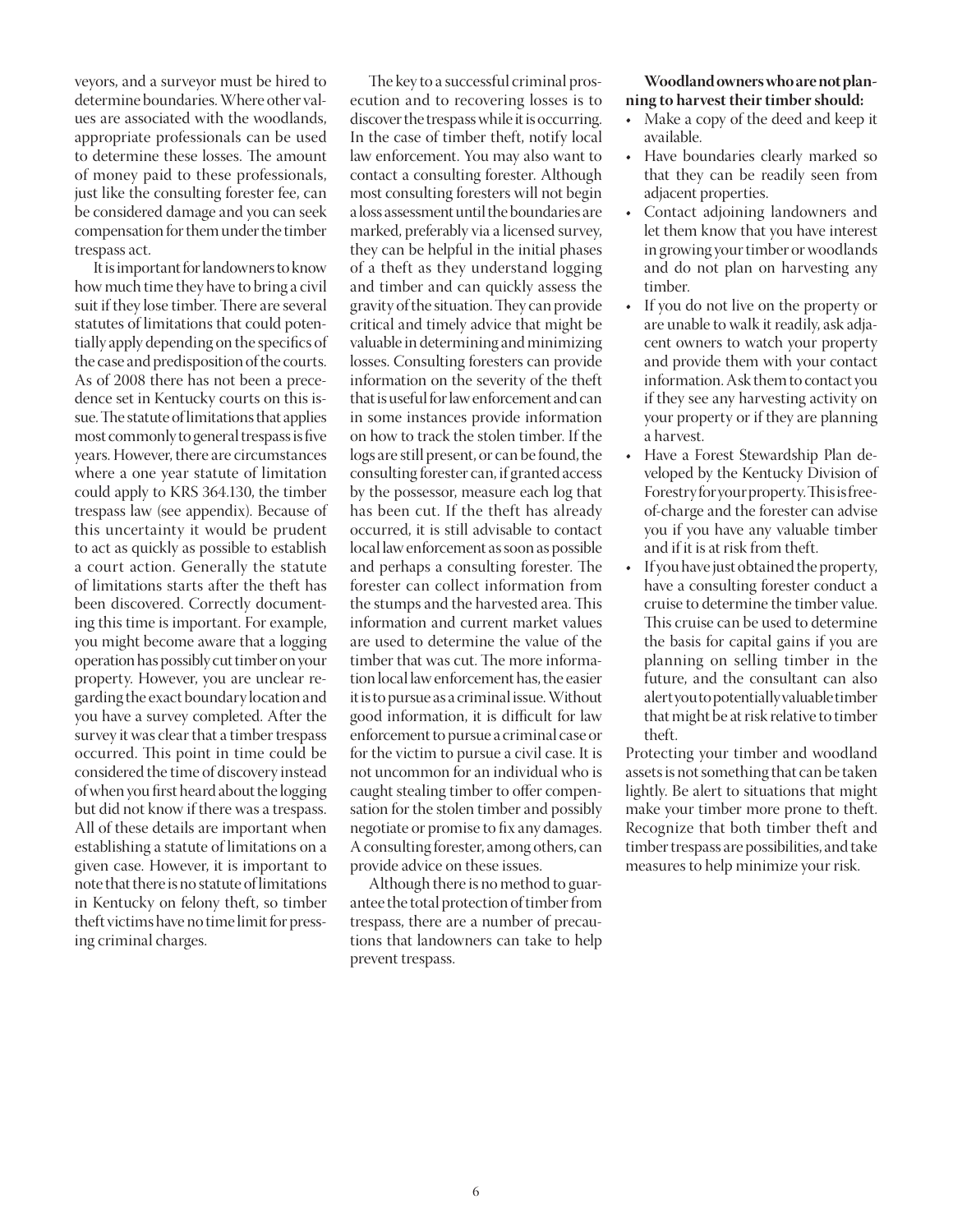## Basic Facts about Timber

## Trespass and Theft

- 1. In all cases of timber trespass and theft, the rightful owner of the timber and the land that is trespassed on is subject to compensation for the value of the timber taken (usually the stumpage value) and for any damages incurred to the land, other real property, and standing trees.
- 2. Criminal trespass offenses occur when it can be proven that an individual has knowingly crossed a boundary; the penalty is more severe when a fence is crossed.
- 3. Criminal theft occurs when a criminal trespass is proven and timber has been removed. It is considered a felony when \$300 or more dollars of timber is removed.
- 4. Timber trespass law stipulates that the rightful owner of timber is subject to compensation for timber lost and damages that occur. It specifies two levels of compensation, depending upon whether specified procedures in the law where followed.
- 5. The rightful owner is subject to three times the stumpage value of the timber cut, and damages and expenses if:
	- The cutting was not associated with a harvest on an adjacent property.
	- The cutting was associated with a harvest on an adjacent property but no written notification was received seven days in advance of the adjacent harvest.
	- Notification was provided and the rightful owner objected in writing.
- 6. The rightful owner is subject to one time the stumpage value of the timber cut, damages and expenses if:
	- The cutting was done in conjunction with an adjacent timber harvest.
	- Written notification was provided within seven days of commencement of the harvest on adjacent lands.
	- No written objection was provided to the adjacent landowner or logger within seven days of receipt of the notification.

## All Woodland Owners

- 1. Recognize the potential for timber theft or trespass if a timber harvest is being conducted on an adjacent property.
- 2. Realize that absentee landowners or those unable to view their property are more at risk for timber theft.
- 3. Mark your boundaries, if possible, and notify neighbors of woodlands from which you are not interested in selling your timber. Ask neighbors to watch for logging on your property. Learning of a violation while it is happening may be critical to receiving adequate compensation.
- 4. If you receive a notification of an impending harvest on an adjacent property, respond in writing within seven days of receipt.
- 5. If you have had or are having trees cut without authorization, contact local law enforcement and indicate that a crime has or is being committed.
- 6. Contact a consulting forester for assistance when necessary.

#### Loggers and Landowners Selling Timber

- 1. Know the boundaries and mark the timber sale boundary.
- 2. Have a written timber sale agreement or contract.
- 3. Include a notification clause in the contract or agreement.
- 4. Notify adjacent landowners to the area that is being cut in writing at least seven days prior to starting the harvest.
- 5. If the adjacent landowner objects in writing, make sure that property and sale boundaries are correct before initiating the harvest.
- 6. Timber theft and trespass are subject to criminal and civil actions.

 If you are selling timber or are a logger engaged in a legal harvest, it is your responsibility to ensure that you harvest within the boundary. If you are a landowner who might have woodlands at risk, you should realize that timber theft is a possibility and work proactively to reduce the threat.

## Changes in Timber Theft and Tresspass

It is important to note that while there are specific actions that can be taken to help protect against the unauthorized cutting of timber, the criminal and civil laws and how they are applied can change. This requires that everyone who owns, sells, or harvests timber must stay abreast of these changes. For example, as of 2008 there has not been a precedence set in Kentucky for the statute of limitations for a civil action that could range from one year to potentially five years or more. Further, the legislature could change both civil and criminal laws involving theft and trespass associated with the unauthorized cutting and removal of timber. The best sources of information on these changes are consulting foresters that deal with timber trespass, County Cooperative Extension Agents, and the Kentucky Division of Forestry. Also changes in this publication and other information related to timber ownership and timber trespass can be obtained at www.ukforestry.org.

## Consulting Foresters

Consulting foresters work in the private sector and are hired by woodland owners to sell timber, plan and complete woodland management, and determine timber value for timber trespass and other tax and estate purposes. In Kentucky most full-time consulting foresters belong to the Kentucky Chapter of the Association of Consulting Foresters. Go to www.kyacf.org on the Internet to locate and obtain contact information. The Kentucky Division of Forestry and Cooperative Extension Office can also provide this information.

#### Kentucky Division of Forestry

The Kentucky Division of Forestry has nine district offices across Kentucky and has a service forester covering every county in the state. The service foresters provide assistance to woodland owners with forest management issues, including the development of a Forest Stewardship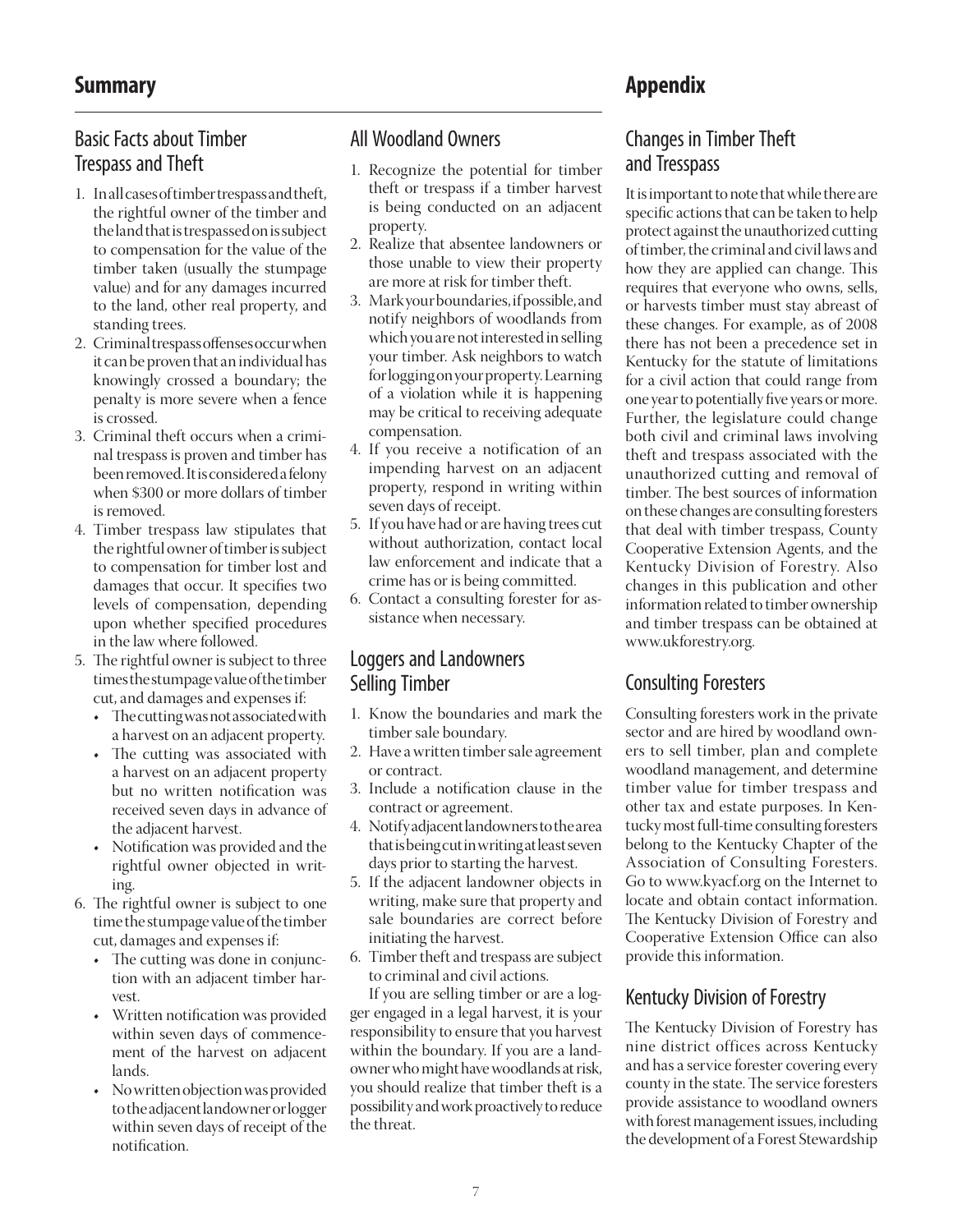Plan free of charge, and for a nominal fee they will mark timber for sale. Go to www.forestry.ky.gov on the internet for information on the Kentucky Division of Forestry.

### County Cooperative **Extension Service Offices**

If you are unsure of how to obtain technical assistance with forestry issues, contact your county's Cooperative Extension Office and ask to talk to the Agriculture and Natural Resources Agent. They can help you obtain information on local foresters to assist you as well as provide other information on woodland ownership. Using the Web site www.ca.uky.edu/county you can select the appropriate county and get staff and contact information.

#### Appalachian Roundtable

Appalachian Roundtable is a not-forprofit organization (22) dedicated to the betterment of Appalachia. They are a citizens' advocates group providing a variety of resources/services to victims including but not limited to legal guidance, funding, communications, and other resources and services for the socioeconomic benefit of Appalachian individuals and communities. They have been in the forefront of timber theft issues in Appalachia. Information can be found online at www. appalachianroundtable.com.

## Kentucky Woodlands Magazine

*Kentucky WoodlandsMagazine* provides information of value to Kentucky woodland owners. It can be viewed online at www.ukforestry.org.

#### Timber Trespass Law

#### **364.130—Liability of person entering upon and cutting timber growing upon land of another—Measure of damages. Eff ective: July 15, 1994.**

(1) Except as provided in subsection (2) of this section, any person who cuts or saws down, or causes to be cut or sawed down with intent to convert to his own use timber growing upon the land of another without legal right or without color of title in himself to the timber or to the land upon which the timber was growing shall pay to the rightful owner of the timber three (3) times the stumpage value of the timber and shall pay to the rightful owner of the property three (3) times the cost of any damages to the property as well as any legal costs incurred by the owner of the timber.

(2) (a) If a defendant can certify that prior to cutting:

- 1. A signed statement was obtained from the person whom the defendant believed to be the owner of all trees scheduled to be cut that:
	- a. All of the trees to be cut were on his property and that none were on the property of another; and
	- b. He has given his permission, in writing, for the trees on his property to be cut; and
- 2. Either:
	- a. A written agreement was made with owners of the land adjacent to the cut that the trees to be cut were not on their property; or
	- b. Owners of the land adjacent to the cut were notified in writing, delivered by certified mail, restricted delivery, and return receipt requested, of the pending cut and they raised

no objection, the court may render a judgment for no more than the reasonable value of the timber, actual damages caused to the property, and any legal costs incurred by the owner of the timber.

(b) With respect to subsection (2)(a)2.b. of this section, if no written objection was received from the persons notified within seven (7) days from the date of signed receipt of mail, it shall be presumed, for the purposes of setting penalties only, that the notified owner had no objection to the proposed cut.

(3) This section shall not be construed as repealing any of the provisions of KRS 514.030 of the Kentucky Revised Statutes and any penalties provided by this chapter shall be considered as additional thereto.

#### Theft Law

#### **514.030—Theft by unlawful taking or**  disposition-Penalties. Effective: July 14, **2000.**

(1) Except as otherwise provided in KRS 217.181 or 218A.1418, a person is guilty of theft by unlawful taking or disposition when he unlawfully:

(a) Takes or exercises control over movable property of another with intent to deprive him thereof; or

(b) Obtains immovable property of another or any interest therein with intent to benefit himself or another not entitled thereto.

(2) Theft by unlawful taking or disposition is a Class A misdemeanor unless the value of the property is three hundred dollars (\$300) or more, in which case it is a Class D felony; or unless:

(a) The property is a firearm (regardless of the value of the fi rearm), in which case it is a Class D felony; or

(b) The property is anhydrous ammonia (regardless of the value of the ammonia),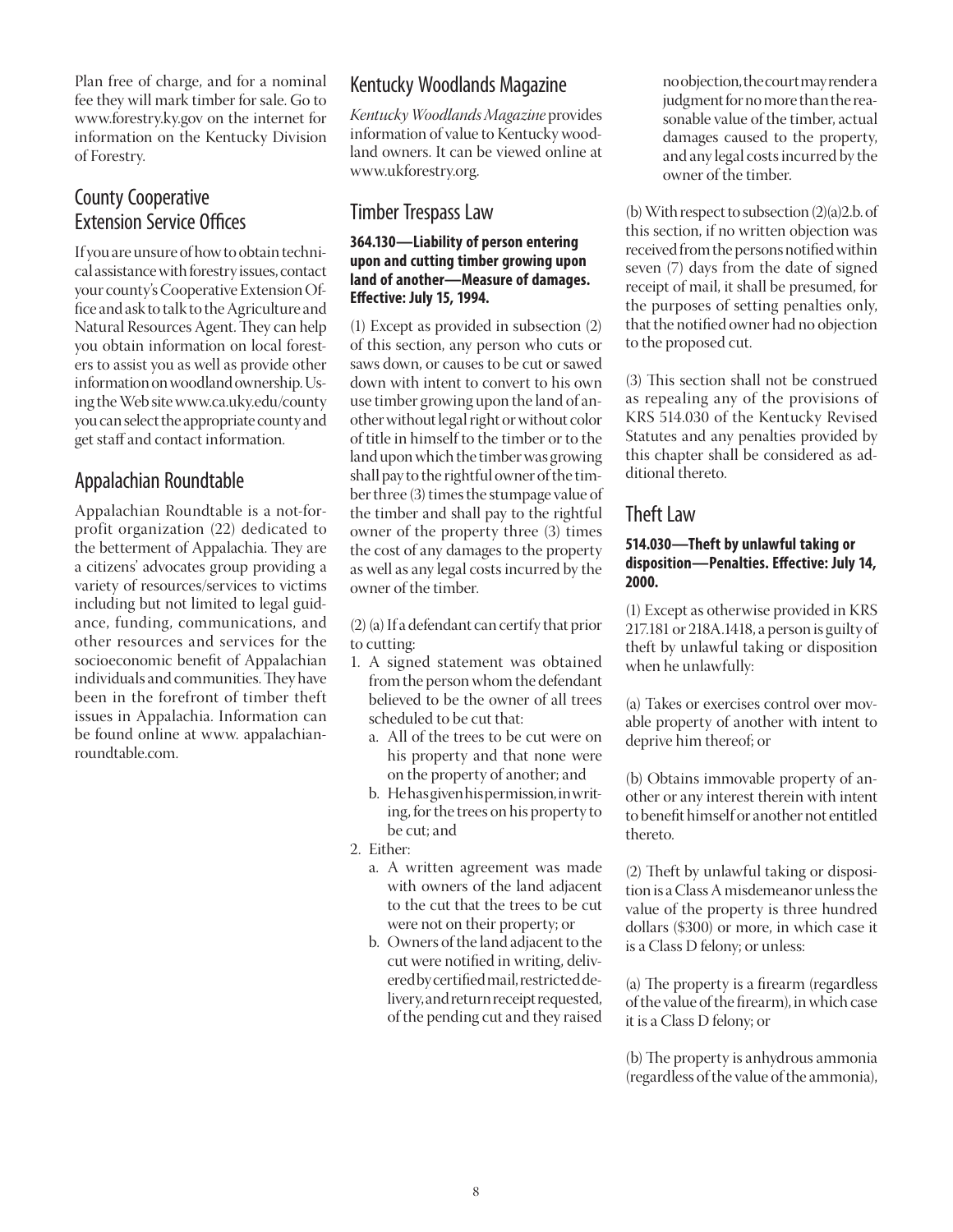in which case it is a Class D felony unless it is proven that the person violated this section with the intent to manufacture methamphetamine in violation of KRS 218A.1432, in which case it is a Class B felony for the first offense and a Class A felony for each subsequent offense.

#### **514.010—Defi nitions.**

The following definitions apply in this chapter unless the context otherwise requires:

(1) "Deprive" means:

(a) To withhold property of another permanently or for so extended a period as to appropriate a major portion of its economic value or with intent to restore only upon payment of reward or other compensation; or

(b) To dispose of the property so as to make it unlikely that the owner will recover it.

(2) "Financial institution" means a bank, insurance company, credit union, building and loan association, savings and loan association, investment trust or other organization held out to the public as a place of deposit of funds or medium of savings or collective investment.

(3) "Movable property" means property the location of which can be changed, including things growing on, affixed to, or found in land, and documents although the rights represented thereby have no physical location. "Immovable property" is all other property.

(4) "Obtain" means:

(a) In relation to property, to bring about a transfer or purported transfer from another person of a legal interest in the property, whether to the obtainer or another; or

(b) In relation to labor or service, to secure performance thereof.

(5) "Propelled vehicle" means any vehicle, including but not limited to motor vehicles, aircraft, boats, or construction machinery, which is propelled otherwise than by muscle power or which is readily capable of being towed otherwise than by muscle power.

(6) "Property" means anything of value, including real estate, tangible and intangible personal property, contract rights, documents, choses-in-action and other interests in or claims to wealth, admission or transportation tickets, captured or domestic animals, food and drink.

(7) "Property of another" includes property in which any person other than the actor has an interest which the actor is not privileged to infringe, regardless of the fact that the actor also has an interest in the property and regardless of the fact that the other person might be precluded from civil recovery because the property was used in an unlawful transaction or was subject to forfeiture as contraband. Property in possession of the actor shall not be deemed property of another who has only a security interest therein, even if legal title is in the creditor pursuant to a conditional sales contract or other security arrangement.

(8) "Receiving" means acquiring possession, control or title or lending on the security of the property.

(9) "Services" includes labor, professional service, transportation, telephone, electricity, gas, water or other public service, accommodation in hotels, restaurants or elsewhere, admission to exhibitions, use of vehicles or other movable property. (10) "Tax liability" for purposes of this chapter means the amount of money by which a person understates the total amount of taxes due or collected and not remitted to the Commonwealth, or the amount he fails to pay to the state, or both. Any person whose income is subject to the withholding of income tax and from whose income taxes are withheld shall be considered, for purposes of this chapter, to have paid to the Commonwealth the sum of money withheld,

whether or not such sum withheld is paid to the Commonwealth.

(11) "Tax return" means any return, declaration, report or form issued or prescribed by the Department of Revenue and required to be filed with the Department of Revenue as prescribed by law.

#### Criminal Trespass Law

#### **511.070—Criminal trespass in the second degree.**

(1) A person is guilty of criminal trespass in the second degree when he knowingly enters or remains unlawfully in a building or upon premises as to which notice against trespass is given by fencing or other enclosure.

(2) Criminal trespass in the second degree is a Class B misdemeanor.

#### **511.080—Criminal trespass in the third degree.**

(1) A person is guilty of criminal trespass in the third degree when he knowingly enters or remains unlawfully in or upon premises.

(2) Criminal trespass in the third degree is a violation.

#### **511.090—General provisions.**

(1) A person "enters or remains unlawfully" in or upon premises when he is not privileged or licensed to do so.

(2) A person who, regardless of his intent, enters or remains in or upon premises which are at the time open to the public does so with license or privilege unless he defies a lawful order not to enter or remain personally communicated to him by the owner of such premises or other authorized person.

(3) A license or privilege to enter or remain in or upon premises which are only partly open to the public is not a license or privilege to enter or remain in or upon a part of the premises which is not open to the public.

(4) A person who enters or remains upon